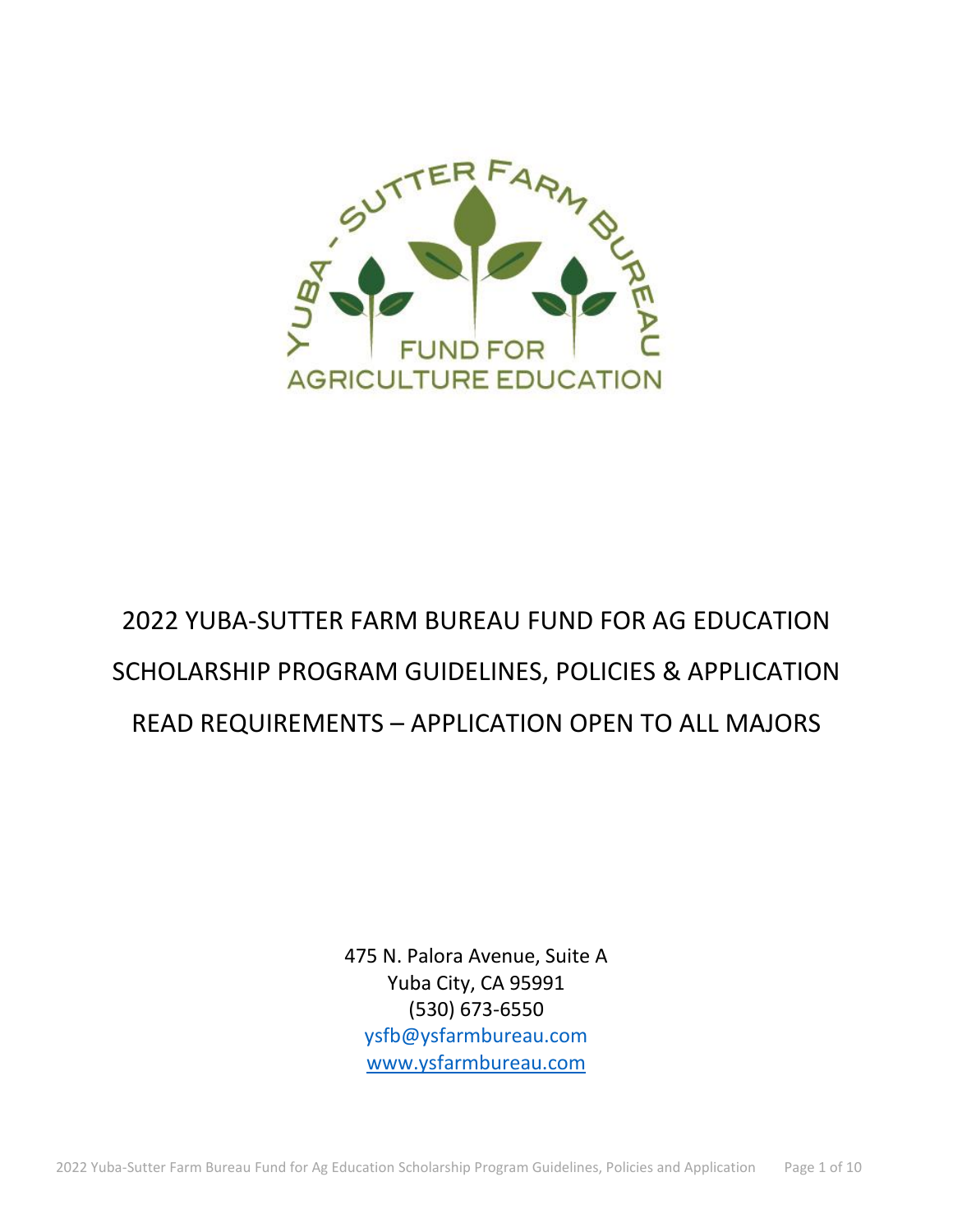# **YUBA-SUTTER FARM BUREAU FUND FOR AG EDUCATION 2022 Scholarship Program Guidelines**

The Yuba-Sutter Farm Bureau is a non-profit trade organization whose mission is to represent Yuba and Sutter counties' agriculture through public relations, education, and public policy advocacy in order to promote the economic viability of agriculture balanced with appropriate management of natural resources. Yuba-Sutter Farm Bureau is associated at the state level with the California Farm Bureau Federation, and at the national level with the American Farm Bureau Federation. Working together, the members of Farm Bureau make up an organization that is actively promoting agriculture and to make sure that our nation is provided with safe, wholesome, and domestically produced food. Government officials, at all levels, consider Farm Bureau to be "the voice of agriculture." When it comes to America's true grassroots, member-driven organizations, it's tough to rival the effectiveness of Farm Bureau.

As part of our on-going educational programs in Yuba and Sutter counties, the Yuba-Sutter Farm Bureau Board of Directors has established an annual Scholarship Program made possible through the Yuba-Sutter Farm Bureau Fund for Ag Education (YSFB FAE). The goal of the Scholarship Program is to provide financial assistance to qualified, graduating high school students from the Yuba and Sutter counties by supporting their college education. Over the past twenty-one years, we have given more than \$210,000 to deserving students from our community. In order to support farm families and our communities, the Board of Directors is committed to promoting the availability of these scholarships, as well as recognizing the outstanding students who win each year.

Open to high school seniors from Yuba and Sutter counties, the Scholarship Program awards one-time gifts of \$500 or more to a minimum of four students annually. To qualify, the student must be a senior currently enrolled in a public or private high school in either Yuba or Sutter County, must have an average to aboveaverage academic record, and plan to enroll as a full-time student at an accredited school.

# **Members of the immediate families of members of the Scholarship Committee are not eligible for Scholarship Program awards.**

Applicants will be evaluated on their high school records, standardized test results, extracurricular activities, application, and interview. All applications must be received – electronic submissions are allowed – to the Yuba-Sutter Farm Bureau office or emailed to [ysfb@ysfarmbureau.com](mailto:ysfb@ysfarmbureau.com) on or before **4:00 PM, Thursday, March 24, 2022**. The Yuba-Sutter Farm Bureau Scholarship Committee will review all scholarship applications, and is solely responsible for determining the suitability of each application for consideration. Submitting an application does not guarantee an interview with the committee. The decision of the Yuba-Sutter Farm Bureau Scholarship Committee, to recommend or not recommend any applicant to the Board of Directors for a scholarship award, is final.

All inquiries should be directed to:

YSFB FAE Attn: Laurie Johnson, Co-Executive Director 475 N. Palora Avenue, Suite A Yuba City, CA 95991 (530) 673-6550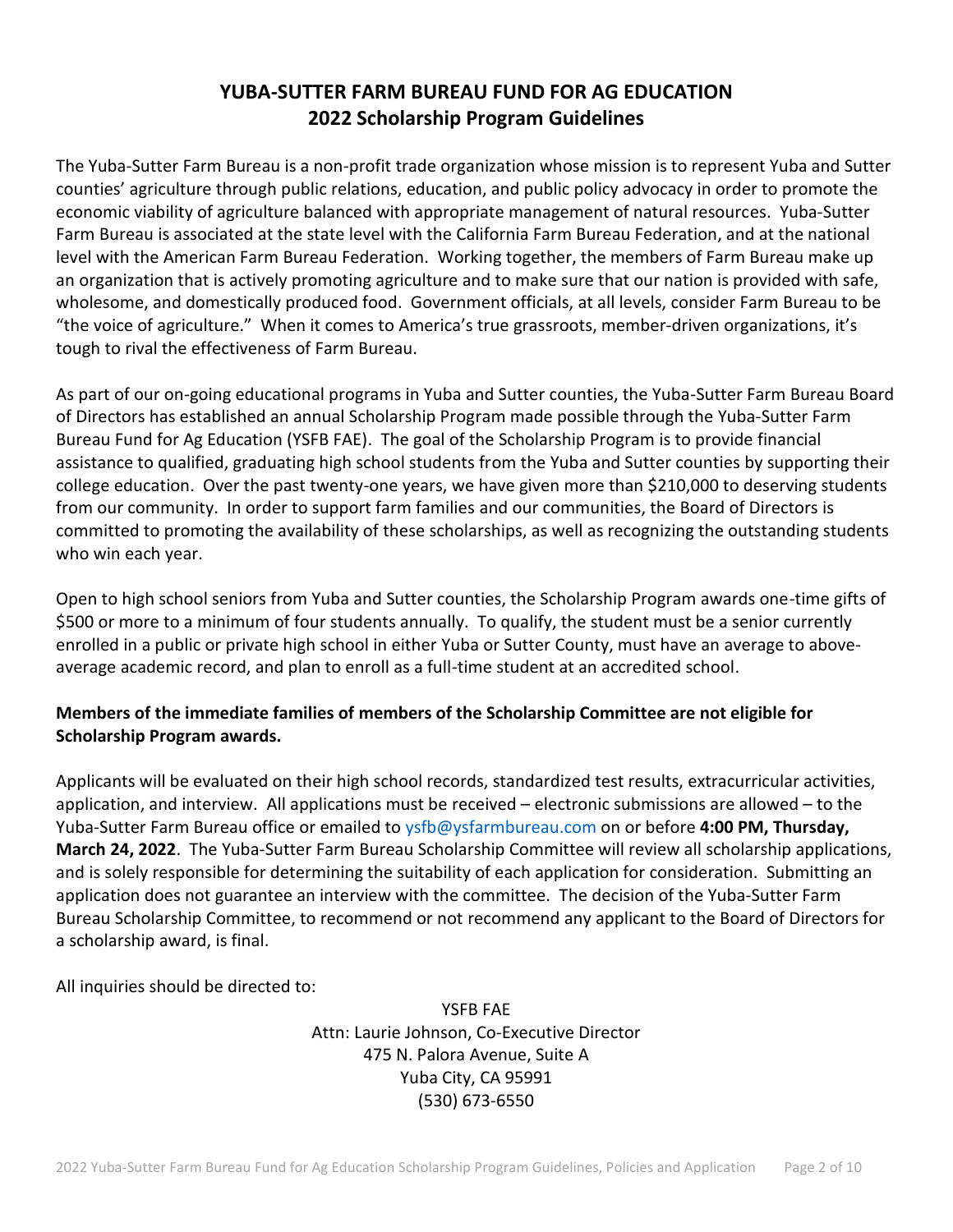# **YUBA-SUTTER FARM BUREAU FUND FOR AG EDUCATION 475 N. Palora Ave. #A, Yuba City, CA 95991 2022 Scholarship Program Guidelines**

**Eligibility:** Eligibility to apply for a YSFB FAE scholarship is based on the following:

- A. Student must live in either Yuba or Sutter County;
- B. Student must be a senior currently enrolled in a public or private high school in Yuba or Sutter County;
- C. Student should have an average to above-average academic record; and
- D. In the fall of the next academic year, student plans to enroll in an accredited two- or four-year college, university or vocational-technical school.

Members of the immediate families of members of the Scholarship Committee are not eligible to apply. If applicants are in doubt about their eligibility, they should apply and allow the Scholarship Committee to make the determination.

**Applications:** The Scholarship Committee will make applications available to graduating seniors who reside in Yuba and Sutter counties on-line at [www.ysfarmbureau.com](http://www.ysfarmbureau.com/) beginning Tuesday, February 1, 2022. **APPLICATIONS MUST BE TYPED.** Within the application time frame, in order to have their applications considered, applicants must provide the Scholarship Committee with the following:

- A. Completed YSFB FAE Application Receipt, Application and essay.
- B. Three (3) letters of recommendation.
- C. Sealed copy of high school transcript.

Failure to provide **ALL** documents listed in the application by the deadline will automatically result in the application being rejected. All applications and required documents must be received – electronic submissions are allowed – to the YSFB FAE office or emailed to [ysfb@ysfarmbureau.com](mailto:ysfb@ysfarmbureau.com) on or before **4:00 PM, Thursday, March 24, 2022.** The Yuba-Sutter Farm Bureau Scholarship Committee will review all scholarship applications, and is solely responsible for determining the suitability of each application for consideration. **Submitting an application does not guarantee an interview with the committee. The decision of the Yuba-Sutter Farm Bureau Scholarship Committee, to recommend or not recommend any applicant to the Board of Directors for a scholarship award, is final.**

- **Selection:** An impartial committee composed of Yuba-Sutter Farm Bureau members, and area business and community leaders select the recommended recipients beginning annually in April/May. In evaluating the applications, the Scholarship Committee will ensure applicants first meet all of the eligibility requirements. Thereafter, all YSFB FAE scholarship recommendations will be based on the following criteria:
	- A. Scholastic Achievement
	- B. Career Goals
	- C. Leadership Skills and Community Involvement
	- D. Writing and Communication Skills
	- E. Interview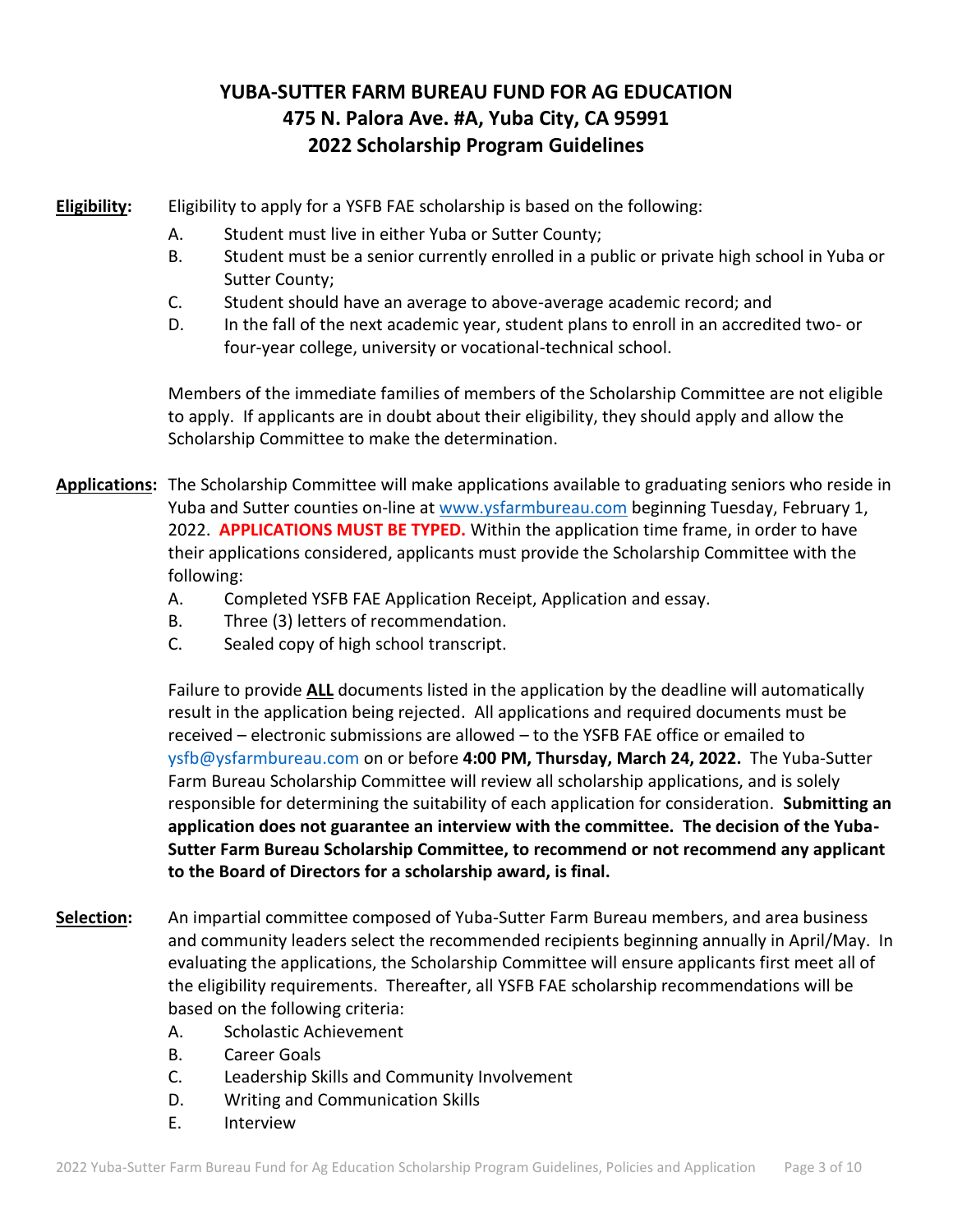- **Awards:** One-time awards of \$500 or more will be presented to a minimum of four high school seniors who meet the eligibility requirements. These awards are not based on financial need. Recipients of awards are allowed to:
	- A. Apply funding toward tuition and fees, room, board, books and supplies.
	- B. Transfer from one accredited institution to another.
- **Conditions:** Upon being awarded a scholarship, a recipient must:
	- A. Enroll as a full-time student in the fall of the year in which the scholarship was awarded.
	- B. Provide proof of enrollment at an accredited university, college, or school to the Yuba-Sutter Farm Bureau Scholarship Committee before receiving the scholarship check.
	- C. Sign and return the Acceptance Agreement form.
	- D. Complete the entire academic year without interruption, barring illness, emergency or military service.
- **Payments:** All scholarships are provided as cash awards in the form of a check payable to the recipient, and will be issued in the fall. Scholarship checks are mailed after the Scholarship Committee receives the signed Acceptance Agreement form, and a copy of the official class schedule that shows that the recipient is a full-time student for the first term in school.
- **Questions:** All inquiries should be directed to:

YSFB FAE Attn: Laurie Johnson, Co-Executive Director 475 N. Palora Avenue, Suite A Yuba City, CA 95991 (530) 673-6550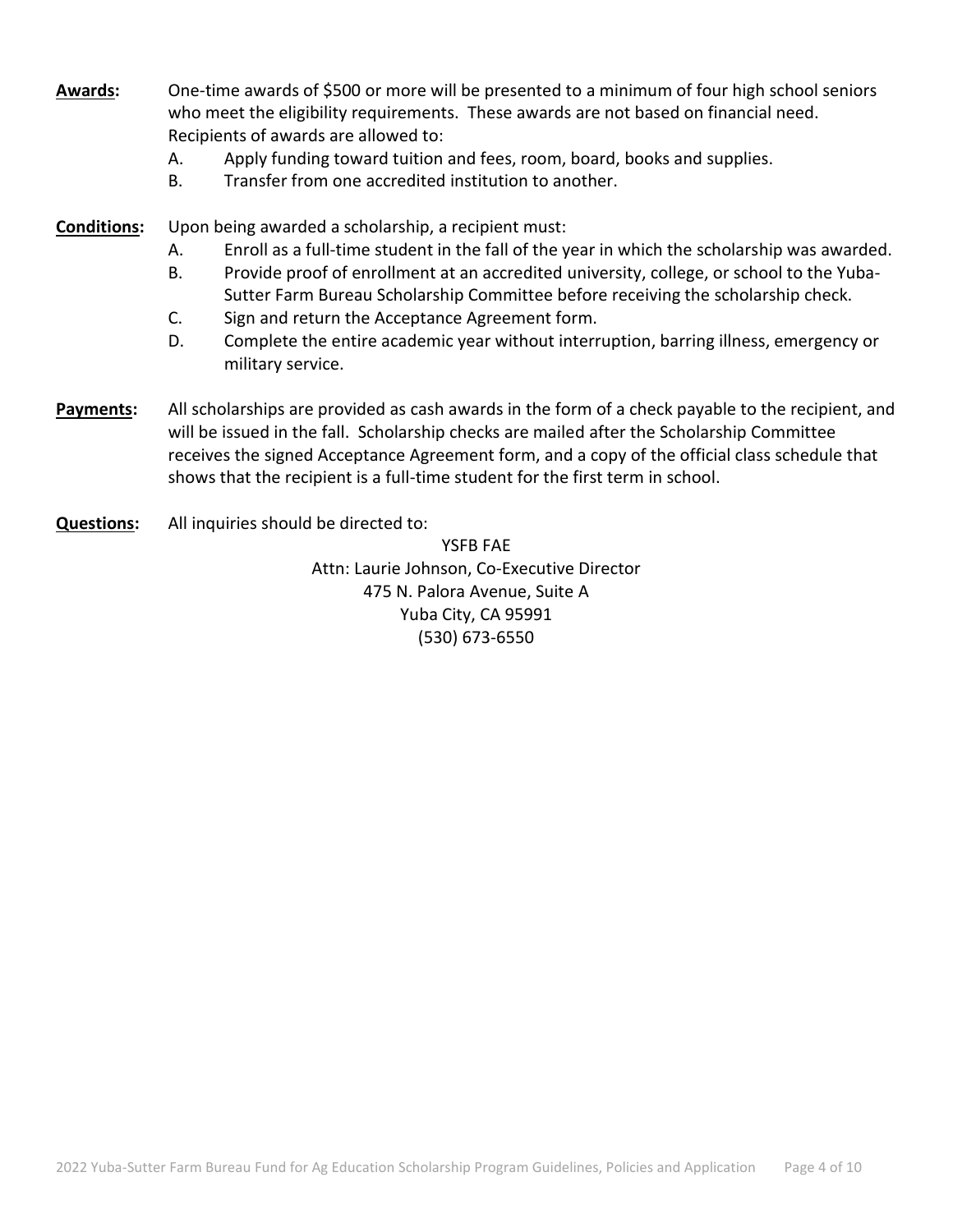# **YUBA-SUTTER FARM BUREAU FUND FOR AG EDUCATION 2022 Scholarship Committee Policies**

### **Scholarship Committee:**

The president of the Yuba-Sutter Farm Bureau (YSFB) appoints the chair and all members of the Scholarship Committee. The Scholarship Committee is comprised of a minimum of three (3) members of the YSFB Board of Directors, and area business and community leaders, and should reflect our diverse agricultural community.

### **Conflict of Interest:**

Members of the immediate families of members of the Scholarship Committee are ineligible to apply for consideration.

### **Scholarship Committee Responsibilities:**

The Scholarship Committee will be responsible for:

- A. A thorough review of all applications.
- B. Notifying students who submit incomplete applications.
- C. Notification of time and place of interview for students who meet all requirements.
- D. Establishing a list of questions to ask all scholarship applicants.
- E. Interviewing scholarship applicants.
- F. Any other thing deemed necessary by the Board of Directors or the Scholarship Committee in order to achieve the goals of the YSFB FAE Scholarship Program.

### **Criteria:** Committee members shall base their recommendations on the following criteria:

- A. Scholastic Achievement
- B. Career Goals
- C. Leadership Skills and Community Involvement
- D. Writing and Communication Skills
- E. Interview

### **Release of Scholarship Results:**

Scholarship Committee Chair will be responsible for:

- A. Presenting winners to Board of Directors for approval.
- B. Notifying each scholarship winner by mail within three (3) working days of the next Board of Directors meeting.
- C. Notifying remaining scholarship applicants of the status of their application by mail within five (5) days of the next Board of Directors meeting.
- D. Notifying the media of the scholarship winners through a written release.

\*\*\*\*\*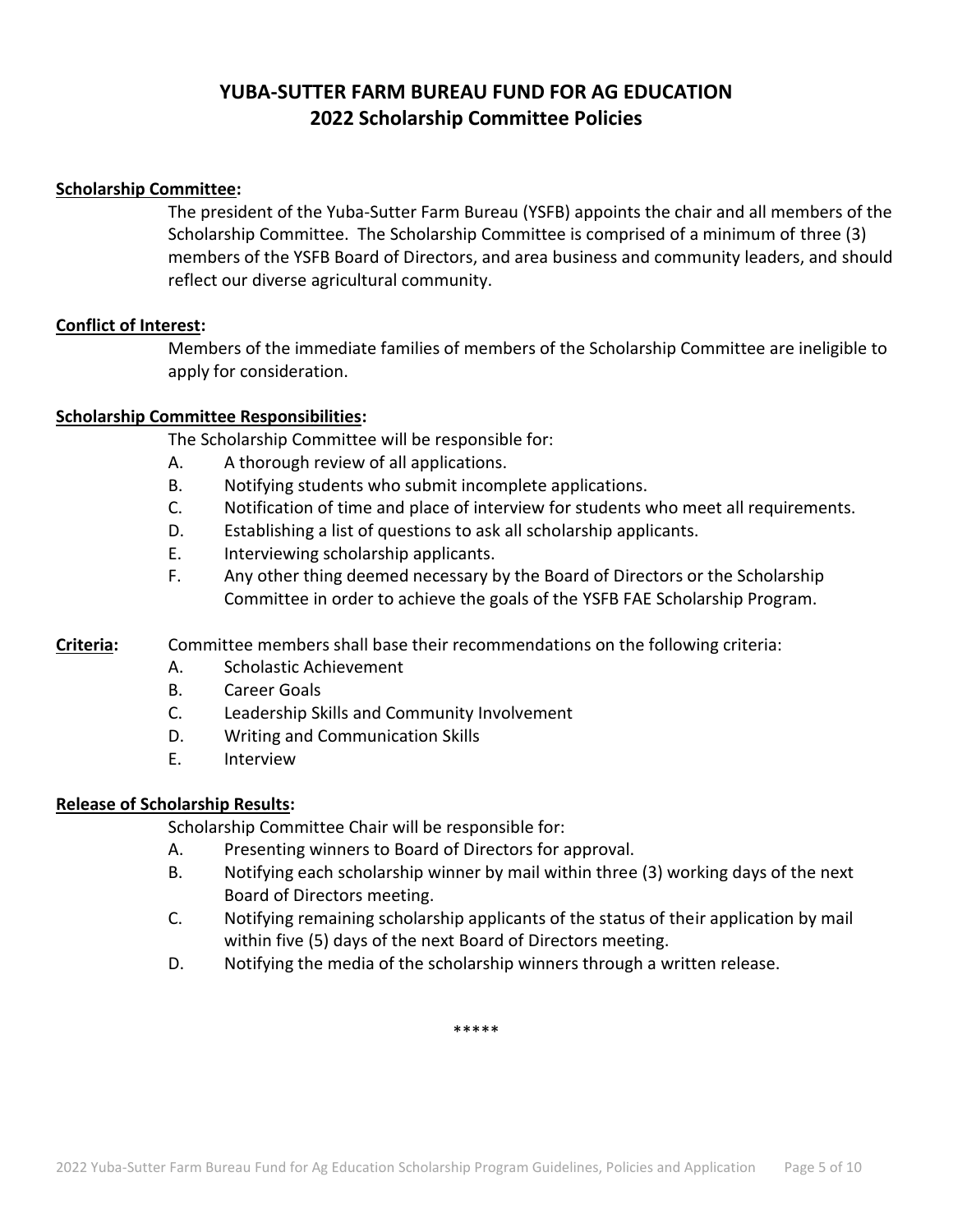# **YUBA-SUTTER FARM BUREAU FUND FOR AG EDUCATION 475 N. PALORA AVE. #A, YUBA CITY, CA 95991 2022 Scholarship Application Receipt**

I have read and fully understand the Scholarship Program Guidelines, Policies and Application for the YSFB FAE 2022 Scholarship Program. This receipt shall be part of my application. My completed application is attached hereto.

If my application is deemed by the Scholarship Committee to be incomplete, I understand that my application will be disqualified and I will not be scheduled for an interview. If any information contained in my application is inaccurate, my application will be disqualified and I will not be scheduled for an interview. If any information contained in my application is later found to be inaccurate or contrived, after I have been awarded a scholarship, the award will be cancelled and I hereby agree to immediately repay any funds dispersed to me by YSFB FAE.

I understand that my application will be reviewed by the Scholarship Committee. **I understand that submitting an application does not guarantee an interview with the committee. The decision of the Yuba-Sutter Farm Bureau Scholarship Committee, to recommend or not recommend any applicant to the Board of Directors for a scholarship award, is final.**

If my application is complete and determined to be acceptable by the committee, I will be notified by mail of the date and time of my interview with the committee. If I am not available at the scheduled date and/or time, I will notify the YSFB office at (530) 673-6550 as soon as possible. I understand that the Scholarship Committee will try to accommodate a change in the interview schedule, however, if not possible by the committee, my application will be disqualified and I will not be scheduled for another interview.

Signed at \_\_\_\_\_\_\_\_\_\_\_\_\_\_\_\_\_\_\_\_\_\_\_\_\_\_\_\_\_\_, California. I have read, understand and agree to the foregoing:

| Applicant's Signature                  | Date                |  |
|----------------------------------------|---------------------|--|
| Applicant's Name (Printed)             |                     |  |
| Parent's Signature                     | Date                |  |
|                                        | FOR OFFICE USE ONLY |  |
| APPLICATION POSTMARKED/RECEIVED: Date: |                     |  |
|                                        |                     |  |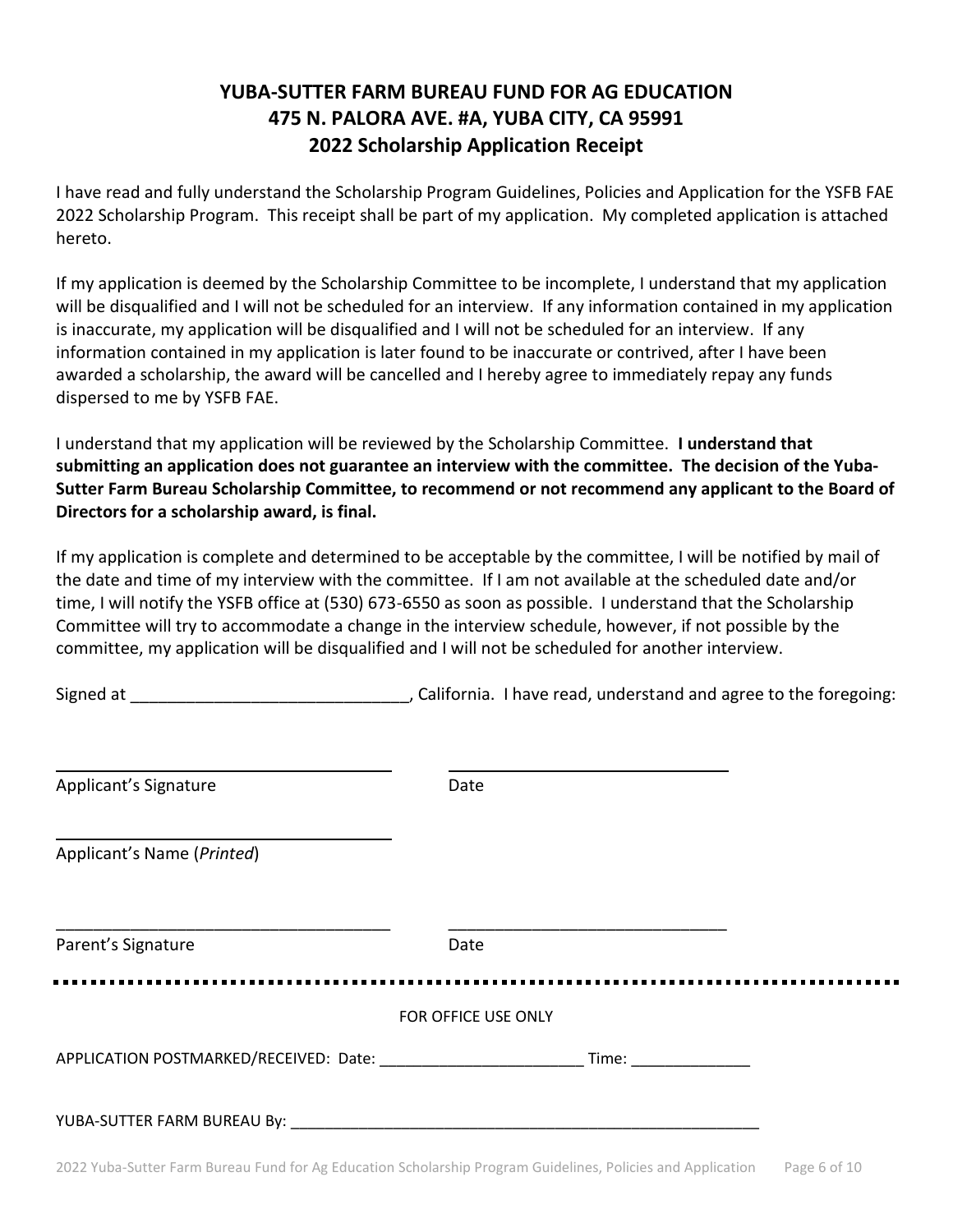# **YUBA-SUTTER FARM BUREAU FUND FOR AG EDUCATION 475 N. PALORA AVE. #A, YUBA CITY, CA 95991 2022 Scholarship Application – APPLICATION MUST BE TYPED**

| 1.  | Full Name: The Contract of the Contract of the Contract of the Contract of the Contract of the Contract of the Contract of the Contract of the Contract of the Contract of the Contract of the Contract of the Contract of the |                                                           |                                                                         |                                     |  |  |
|-----|--------------------------------------------------------------------------------------------------------------------------------------------------------------------------------------------------------------------------------|-----------------------------------------------------------|-------------------------------------------------------------------------|-------------------------------------|--|--|
|     |                                                                                                                                                                                                                                | First                                                     | Middle                                                                  | Last                                |  |  |
| 2.  |                                                                                                                                                                                                                                |                                                           |                                                                         |                                     |  |  |
|     |                                                                                                                                                                                                                                | Street                                                    |                                                                         | City                                |  |  |
|     |                                                                                                                                                                                                                                |                                                           |                                                                         |                                     |  |  |
|     | County                                                                                                                                                                                                                         | State                                                     | ZIP                                                                     | Telephone # of applicant            |  |  |
|     |                                                                                                                                                                                                                                |                                                           |                                                                         |                                     |  |  |
|     | Email of applicant                                                                                                                                                                                                             |                                                           |                                                                         |                                     |  |  |
| 3.  |                                                                                                                                                                                                                                |                                                           | Are you or your parents current Yuba-Sutter Farm Bureau (YSFB) Members? |                                     |  |  |
|     | lYes                                                                                                                                                                                                                           | No                                                        |                                                                         | If yes, please provide membership # |  |  |
| 4.  |                                                                                                                                                                                                                                |                                                           |                                                                         |                                     |  |  |
|     |                                                                                                                                                                                                                                |                                                           |                                                                         |                                     |  |  |
| 5.  | <b>Yes</b><br><b>No</b><br>Are you pursuing a college degree in agriculture?                                                                                                                                                   |                                                           |                                                                         |                                     |  |  |
| 6.  |                                                                                                                                                                                                                                |                                                           |                                                                         |                                     |  |  |
| 7.  | $\Box$ ] Male [ $\Box$ Female                                                                                                                                                                                                  |                                                           |                                                                         |                                     |  |  |
| 8.  | U.S. Citizen? [10] Yes 10] No [20] Permanent Resident Birth Date: ______________                                                                                                                                               |                                                           |                                                                         |                                     |  |  |
| 9.  |                                                                                                                                                                                                                                |                                                           |                                                                         |                                     |  |  |
| 10. |                                                                                                                                                                                                                                |                                                           |                                                                         |                                     |  |  |
| 11. |                                                                                                                                                                                                                                |                                                           |                                                                         |                                     |  |  |
| 12. |                                                                                                                                                                                                                                |                                                           |                                                                         |                                     |  |  |
| 13. |                                                                                                                                                                                                                                | What recognition honors have you received in high school? |                                                                         |                                     |  |  |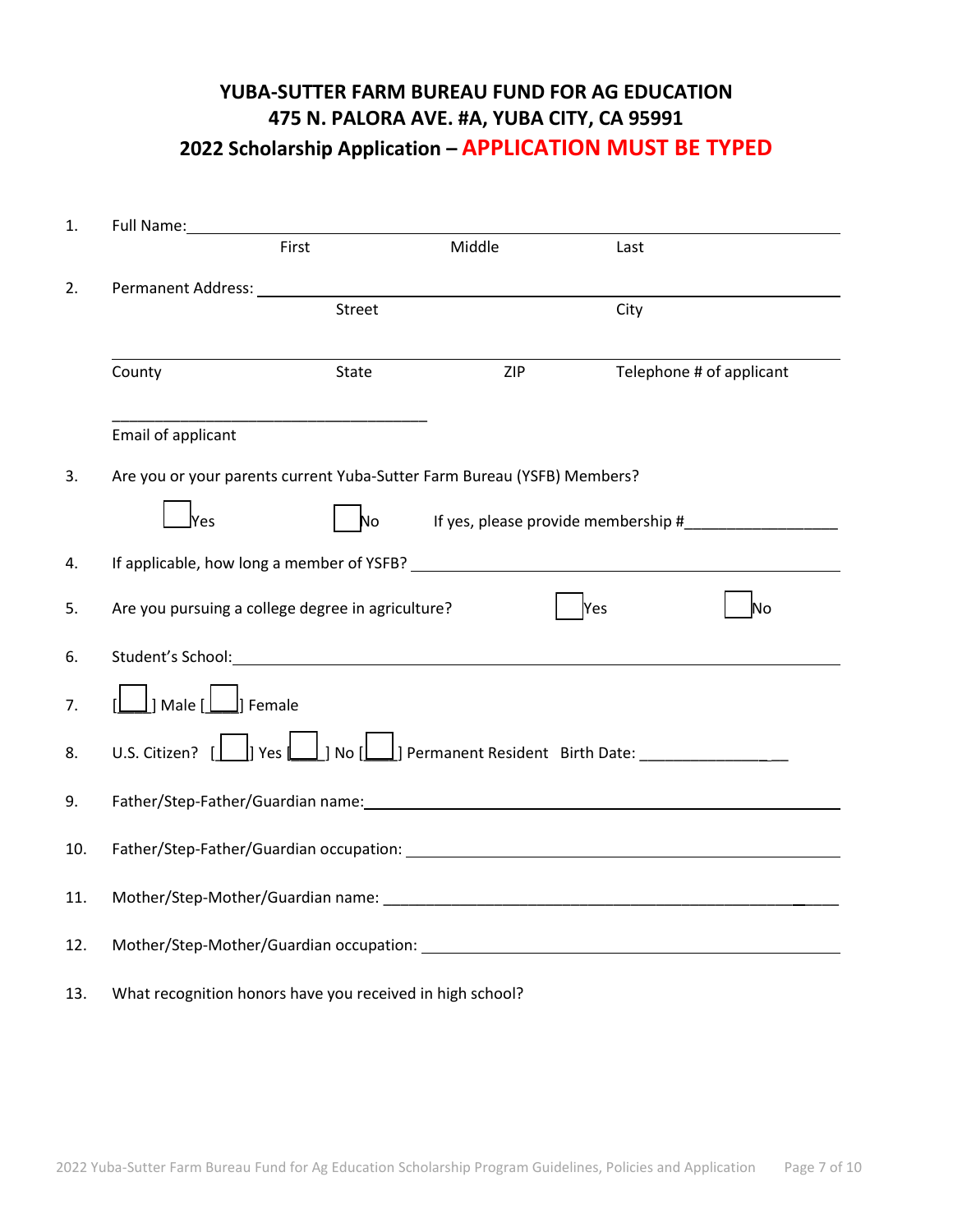15. In what special activities (such as 4-H, FFA, Clubs, Societies, Churches, Athletics, etc.) have you participated?

| 16. | What college, university or vocational pursuit do you plan to enter?<br>                                                                                                                                                                                                                                      |  |  |  |  |
|-----|---------------------------------------------------------------------------------------------------------------------------------------------------------------------------------------------------------------------------------------------------------------------------------------------------------------|--|--|--|--|
|     |                                                                                                                                                                                                                                                                                                               |  |  |  |  |
| 17. |                                                                                                                                                                                                                                                                                                               |  |  |  |  |
| 18. | Major field of study?                                                                                                                                                                                                                                                                                         |  |  |  |  |
| 19. | For what occupation are you preparing?                                                                                                                                                                                                                                                                        |  |  |  |  |
| 20. | LETTERS OF RECOMMENDATION: Applicant must submit three (3) letters of recommendation<br>giving information about his/her character, abilities, and intent to continue his/her education. The<br>names and occupations of the persons (relatives excluded) who are writing the letters of recommendations are: |  |  |  |  |
|     |                                                                                                                                                                                                                                                                                                               |  |  |  |  |
|     |                                                                                                                                                                                                                                                                                                               |  |  |  |  |
|     |                                                                                                                                                                                                                                                                                                               |  |  |  |  |
| 21. | Do you have brothers or sisters currently in college? [ ] Yes [ ] No                                                                                                                                                                                                                                          |  |  |  |  |

22. Write a paragraph explaining why the Scholarship Committee should select you for a scholarship: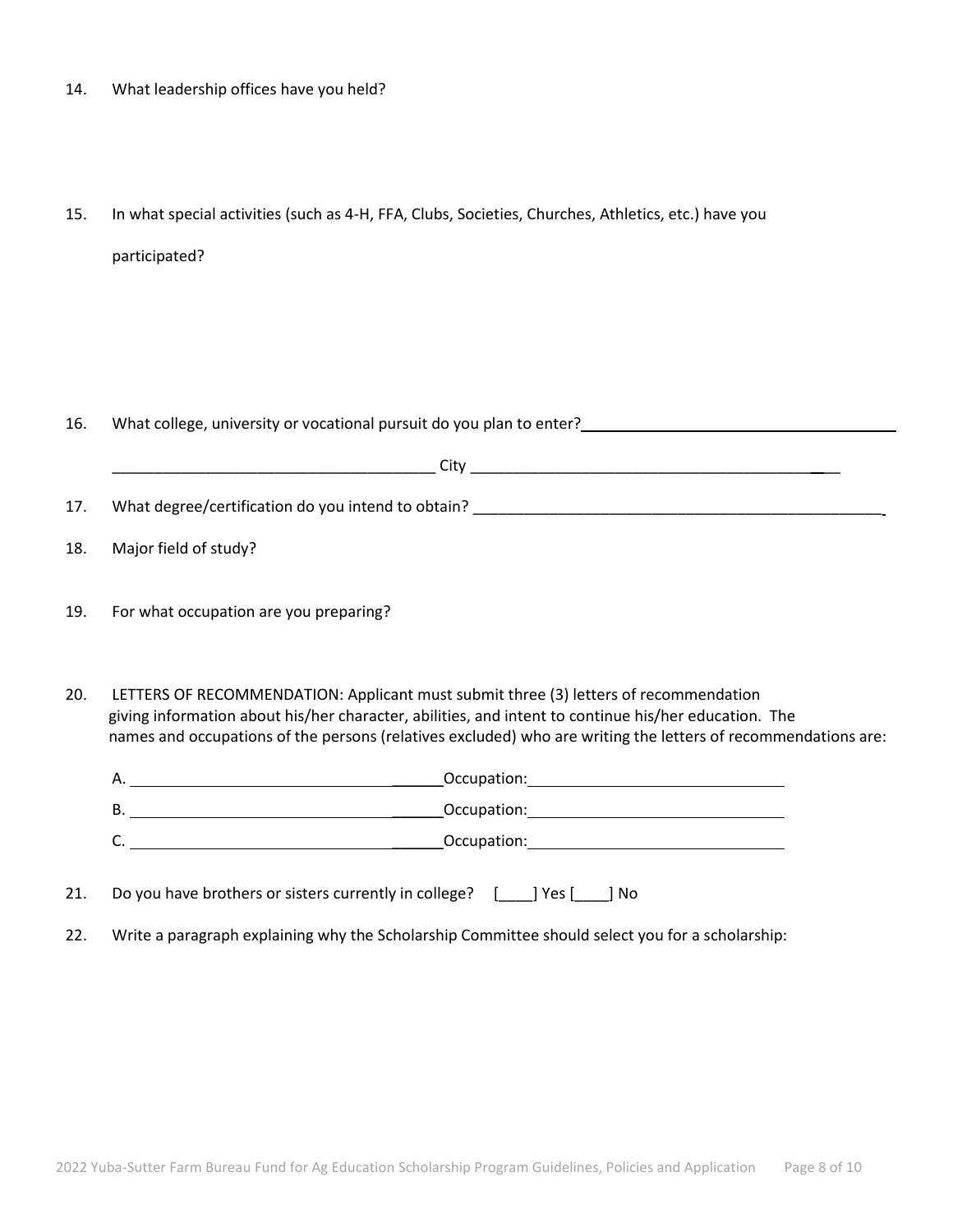23. **ESSAY:** Write a 500-word essay on topic below. Your essay MUST be typewritten, and a minimum of 500 words, not to exceed 600 words. Your essay should be included as an attachment to the application. **TOPIC: Choose a federal or state regulation that has affected our food supply, and explain how/why?**

SEALED COPIES OF TRANSCRIPTS MUST ACCOMPANY COMPLETED APPLICATIONS.

ALL INFORMATION REQUESTED ON THE APPLICATION MUST BE RECEIVED BY YSFB FAE AT ITS OFFICE AT 475 N. PALORA AVENUE, SUITE A, YUBA CITY, CA 95991, OR VIA EMAIL A[T ysfb@ysfarmbureau.com](mailto:ysfb@ysfarmbureau.com) (electronic submissions are allowed) **ON OR BEFORE 4:00 PM, March 24, 2022**. IT IS THE RESPONSIBILITY OF THE APPLICANT TO ENSURE RECEIPT OF APPLICATION (electronic or mail) HAS BEEN MADE. **LATE APPLICATIONS WILL NOT BE ACCEPTED. STUDENTS WILL BE NOTIFIED OF INTERVIEW DATES AND TIMES.**

**Scholarship recipients agree to the use of their names, likenesses and information contained in their application packages for advertising and promotional purposes for the YSFB FAE Scholarship Program without further compensation or notification.** 

*"I certify that the information on this application is true and correct to the best of my knowledge as evidenced by these signatures. I understand that all information contained on this application is subject to verification and that false information will lead to disqualification."*

| <b>Applicant's Signature (Required)</b> | <b>Date:</b> |
|-----------------------------------------|--------------|
|                                         |              |

**Parent's Signature (Required)\_\_\_\_\_\_\_\_\_\_\_\_\_\_\_\_\_\_\_\_\_\_\_\_\_\_\_\_\_\_\_\_\_\_\_\_\_\_ Date: \_\_\_\_\_\_\_\_\_\_\_\_\_\_\_\_**

(Parent's signature is only required if applicant is under age 21 or claimed as a dependent.)